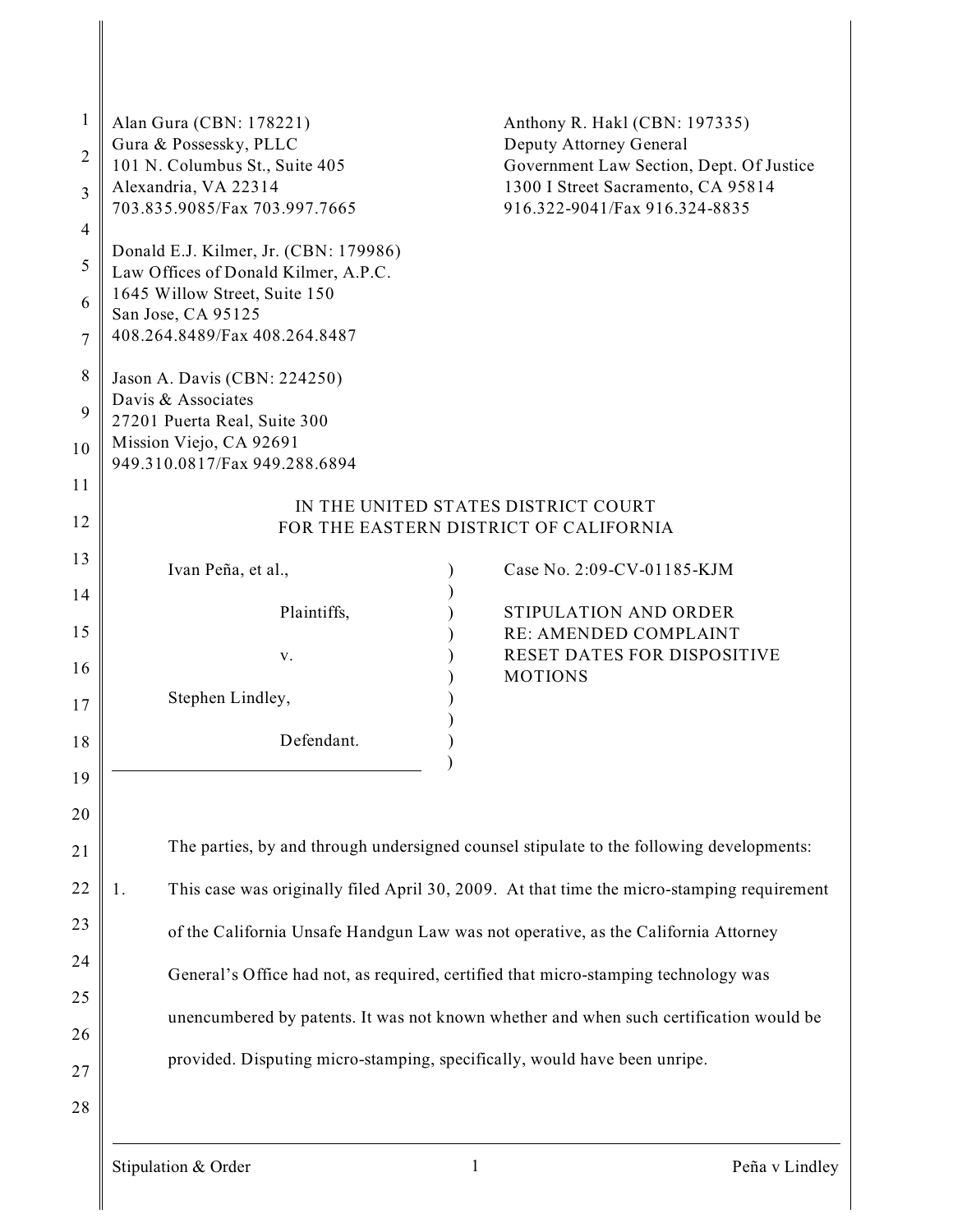| 1              | 2.                                                               | Through no fault of the parties, the case has seen significant and unforeseeable delays, being |
|----------------|------------------------------------------------------------------|------------------------------------------------------------------------------------------------|
| $\overline{c}$ |                                                                  | repeatedly stayed for years owing to the protracted litigation of Nordyke v. King, 681 F.3d    |
| 3              |                                                                  | 1041 (9th Cir. 2012).                                                                          |
| $\overline{4}$ |                                                                  |                                                                                                |
| 5              | 3.                                                               | On May 17, 2013, California's Attorney General announced that the patent issues relating       |
| 6              |                                                                  | to microstamping were resolved, and that this provision of California's handgun roster was     |
| 7              |                                                                  | immediately effective. See http://oag.ca.gov/sites/all/files/agweb/pdfs/firearms/              |
| 8              |                                                                  | infobuls/2013-BOF-03.pdf                                                                       |
| 9              | 4.                                                               | The parties agree that if the Amended Complaint could not be read to reach the                 |
| 10             |                                                                  | microstamping requirement, complete relief could not be obtained on all of Plaintiffs'         |
| 11             |                                                                  | claims, as the microstamping requirement would independently bar the rostering of three of     |
| 12             |                                                                  | the four handguns subject in this litigation.                                                  |
| 13             |                                                                  |                                                                                                |
| 14             | 5.                                                               | Plaintiffs believe that the current Amended Complaint, as written, encompasses the entire      |
| 15             |                                                                  | California Unsafe Handgun Act. However, Defendant disagrees, and Plaintiffs are not            |
| 16             |                                                                  | opposed to amending the complaint to more specifically address the microstamping               |
| 17             |                                                                  | development. Additionally, the parties agree that amending the complaint would assist the      |
| 18<br>19       |                                                                  | Court in that an amended complaint would update the statutory citations to the Penal Code,     |
| 20             |                                                                  | which has been recodified in the intervening years since the filing of the present complaint.  |
| 21             | 6.                                                               | The parties jointly request new case management orders for the purpose of:                     |
| 22             |                                                                  | Filing of an amended complaint by the plaintiffs.<br>a.                                        |
| 23             |                                                                  | Filing of an amended answer or other response by the defendants.<br>b.                         |
| 24             |                                                                  | An accelerated schedule for limited factual discovery.<br>c.                                   |
| 25             |                                                                  |                                                                                                |
| 26             |                                                                  | d.<br>Setting a new date for dispositive motions.                                              |
| 27             | <b>SO STIPULATED ON May 23, 2013,</b>                            |                                                                                                |
| 28             | <b>Attorneys for Plaintiffs</b><br><b>Attorney for Defendant</b> |                                                                                                |
|                |                                                                  |                                                                                                |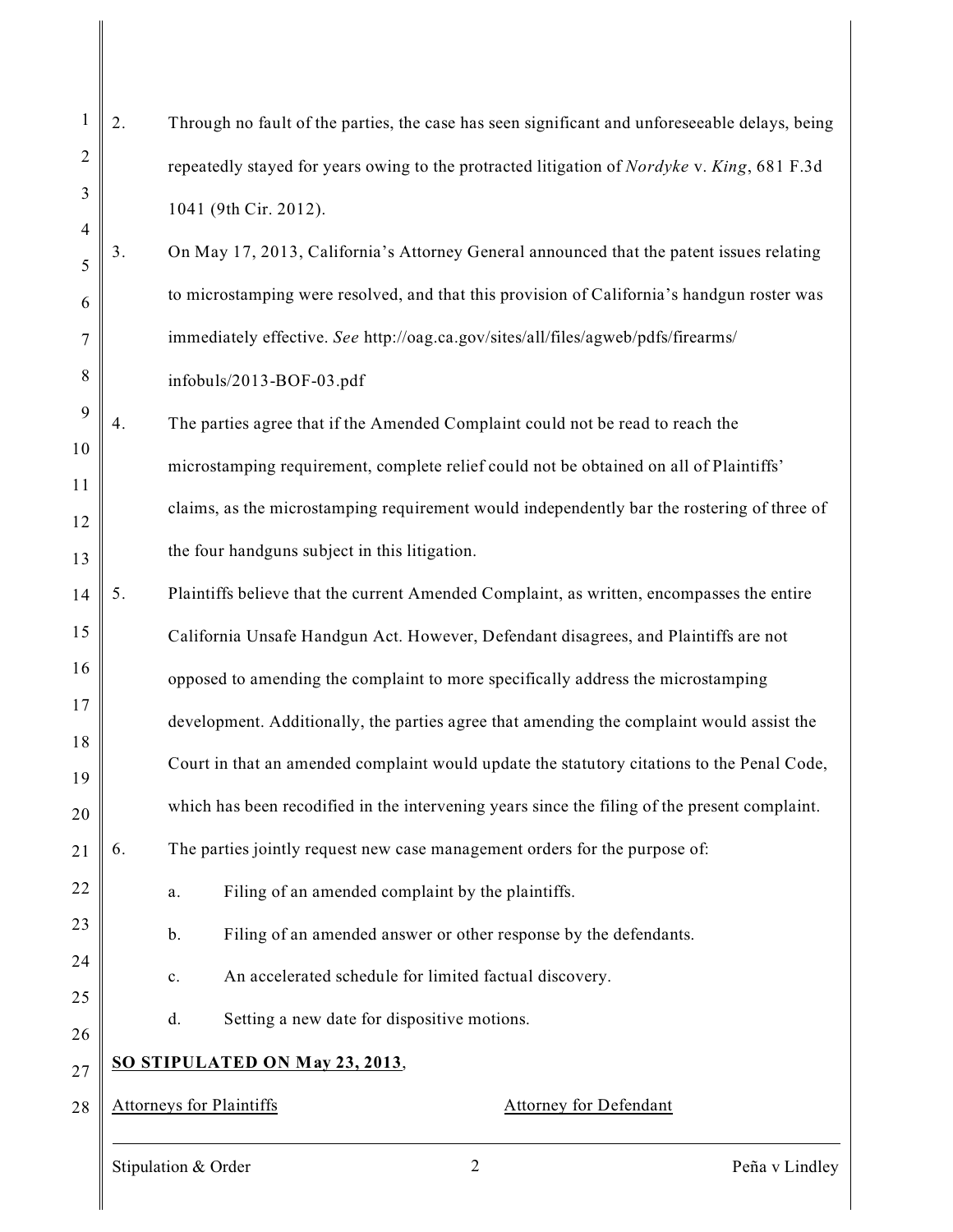| $\mathbf{1}$<br>$\overline{c}$<br>$\overline{\mathbf{3}}$<br>$\overline{4}$<br>$\mathfrak s$<br>6<br>$\tau$<br>$\,8\,$<br>9 | Alan Gura (Calif. Bar No. 178221)<br>Gura & Possessky, PLLC<br>101 N. Columbus St., Suite 405<br>Alexandria, VA 22314<br>703.835.9085/Fax 703.997.7665<br>Jason A. Davis (Calif. Bar No. 224250)<br>Davis & Associates<br>By:<br>27281 Las Ramblas, Suite 200<br>Mission Viejo, CA 92691<br>949.310.0817/Fax 949.288.6894<br>Donald E.J. Kilmer, Jr. (Calif. Bar No. 179986)<br>Law Offices of Donald Kilmer, A.P.C.<br>1645 Willow Street, Suite 150<br>San Jose, CA 95125 | Anthony R. Hakl (Calif. Bar No. 197335)<br>Deputy Attorney General<br>Government Law Section, Dept. Of Justice<br>1300 I Street Sacramento, CA 95814<br>916.322-9041/Fax 916.324-8835<br>E-Mail: anthony.hakl@doj.ca.gov<br>/Anthony Hakl<br>Anthony Hakl<br>Attorney for Defendant |  |  |
|-----------------------------------------------------------------------------------------------------------------------------|-----------------------------------------------------------------------------------------------------------------------------------------------------------------------------------------------------------------------------------------------------------------------------------------------------------------------------------------------------------------------------------------------------------------------------------------------------------------------------|-------------------------------------------------------------------------------------------------------------------------------------------------------------------------------------------------------------------------------------------------------------------------------------|--|--|
| 10<br>11                                                                                                                    | 408.264.8489/Fax 408.264.8487<br>E-Mail: Don@DKLawOffice.com                                                                                                                                                                                                                                                                                                                                                                                                                |                                                                                                                                                                                                                                                                                     |  |  |
| 12                                                                                                                          |                                                                                                                                                                                                                                                                                                                                                                                                                                                                             |                                                                                                                                                                                                                                                                                     |  |  |
| 13                                                                                                                          | By:<br>/Donald E.J. Kilmer, Jr.<br>Donald E. J. Kilmer, Jr.                                                                                                                                                                                                                                                                                                                                                                                                                 |                                                                                                                                                                                                                                                                                     |  |  |
| 14                                                                                                                          | <b>Attorneys for Plaintiffs</b>                                                                                                                                                                                                                                                                                                                                                                                                                                             |                                                                                                                                                                                                                                                                                     |  |  |
| 15                                                                                                                          |                                                                                                                                                                                                                                                                                                                                                                                                                                                                             |                                                                                                                                                                                                                                                                                     |  |  |
| 16                                                                                                                          |                                                                                                                                                                                                                                                                                                                                                                                                                                                                             |                                                                                                                                                                                                                                                                                     |  |  |
| 17                                                                                                                          |                                                                                                                                                                                                                                                                                                                                                                                                                                                                             | <b>ORDER</b>                                                                                                                                                                                                                                                                        |  |  |
| 18                                                                                                                          | Good cause being shown, the Court makes the following orders:                                                                                                                                                                                                                                                                                                                                                                                                               |                                                                                                                                                                                                                                                                                     |  |  |
| 19                                                                                                                          | The dispositive motions deadline of June 28, 2013 is vacated.<br>1.                                                                                                                                                                                                                                                                                                                                                                                                         |                                                                                                                                                                                                                                                                                     |  |  |
| 20                                                                                                                          | 2.<br>Plaintiffs shall have until June 4, 2013 to file an amended complaint by stipulation, that is                                                                                                                                                                                                                                                                                                                                                                         |                                                                                                                                                                                                                                                                                     |  |  |
| 21                                                                                                                          | limited to adding claims relating to the micro-stamping provision of their challenge to the                                                                                                                                                                                                                                                                                                                                                                                 |                                                                                                                                                                                                                                                                                     |  |  |
| 22                                                                                                                          | California Unsafe Handgun Act, or if no stipulation is reached, to move for leave to file an                                                                                                                                                                                                                                                                                                                                                                                |                                                                                                                                                                                                                                                                                     |  |  |
| 23                                                                                                                          | amended complaint.                                                                                                                                                                                                                                                                                                                                                                                                                                                          |                                                                                                                                                                                                                                                                                     |  |  |
| 24                                                                                                                          | 3.<br>Defendants shall respond to the second amended complaint within 20 days of its filing.                                                                                                                                                                                                                                                                                                                                                                                |                                                                                                                                                                                                                                                                                     |  |  |
| 25                                                                                                                          |                                                                                                                                                                                                                                                                                                                                                                                                                                                                             |                                                                                                                                                                                                                                                                                     |  |  |
| 26                                                                                                                          | Discovery is reopened, limited to issues related to micro-stamping, through October 4, 2013,<br>4.                                                                                                                                                                                                                                                                                                                                                                          |                                                                                                                                                                                                                                                                                     |  |  |
| 27                                                                                                                          | including the time to have discovery motions heard.                                                                                                                                                                                                                                                                                                                                                                                                                         |                                                                                                                                                                                                                                                                                     |  |  |
| 28                                                                                                                          |                                                                                                                                                                                                                                                                                                                                                                                                                                                                             |                                                                                                                                                                                                                                                                                     |  |  |